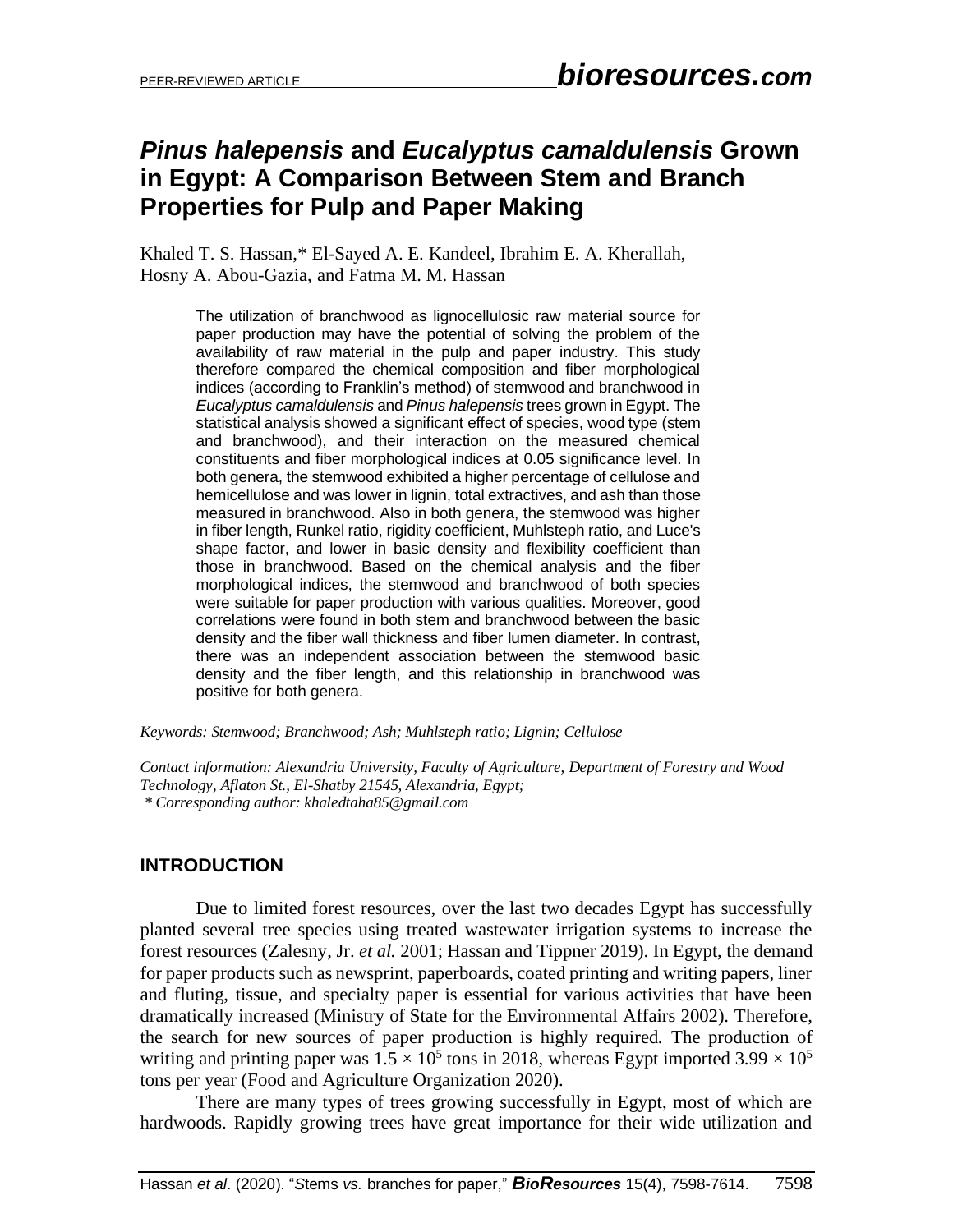include *Eucalyptus camaldulensis* and *Pinus halepensis*, both of which are relatively fast growing. *Eucalyptus camaldulensis* is an evergreen hardwood tree belonging to the Myrtaceae family and originating in Australia; *Pinus halepensis* is a softwood and in the family Pinaceae. The wood from *E. camaldulensis* is usually used for particleboard production, firewood, cellulose derivatives, and paper production. *Pinus halepensis* trees are usually used to prevent soil erosion and as windbreaks, as well as for wooden furniture, cabinets, charcoal, railway ties, and telephone poles (Ilvessalo-Pfäffli 1995; Coppen 2002; Fady *et al.* 2003; Farjon 2010).

Wood is a natural renewable material made up of the three main biopolymers lignin, cellulose, and hemicellulose. It is also comprised of extractives and ash as secondary components. Each chemical component has an important effect when utilizing wood as raw material for pulp and paper production (Rowell 2005). For instance, it is preferable in the pulp and paper industry to use raw material with high cellulose content and low lignin content (Zobel and Van Buijtenen 1989). In general, raw materials that contain a high percentage of cellulose, produce high pulp yield, while those with high lignin content consume more cooking chemicals (Ververis *et al.* 2004). In addition, the percentage of extractive and ash has major effects on the cooking process and the final sheet quality (Panshin and De Zeeuw 1970; Biermann 1996; Housseinpour *et al.* 2010). The high percentage of extractives and ash are undesirable, as they increase normal alkali consumption, increase cooking time, and cause problems during the black liquor recovery (Hillis 1962; Biermann 1996).

Additionally, some fiber biometrical measurements can indicate the quality of the final product, such as fiber length, slenderness ratio, Runkel ratio, flexibility coefficient, and rigidity coefficient (Ona *et al.* 2001; Wimmer *et al.* 2002). The long fibers increase the paper strength, especially the bursting strength and folding endurance of paper (Tamolang and Wangaard 1961; Ona *et al.* 2001). The fibers with low Runkle ratio and high elasticity coefficient are desirable for paper production due to their ability to collapse rapidly in the beating process and enhance the fiber-to-fiber bonding (Downes *et al.* (1997); Ona *et al.* 2001; Ohshima *et al.* 2005b). Fibers with low Luce's shape factor decrease resistance to beating in paper making (Luce 1970).

In Egypt, pulp and paper production is focused on few lignocellulosic raw materials and is generally concentrated on rice straw, bagasse, and *Eucalyptus* stemwood (Ministry of State for the Environmental Affairs 2002). However, the limited availability of the raw materials suitable for pulp and paper production prevents increased production of paper to meet the increasing needs. In other wood product sectors, such as in the woodbased panels industry, successful efforts have been devoted to using pruning wastes for particleboard production (Nemli *et al.* 2004; Lykidis *et al.* 2014). Likewise, studies need to be conducted investigating the suitability of pruning wastes for pulp and paper production as a potential alternative to stemwood. Few studies have discussed the difference in wood properties between branchwood and stemwood in various tree species, especially from a chemical point of view. For example, Kiaei *et al.* (2014) compared the chemical composition and the fiber morphology between stemwood and branchwood of *Prunus domestica.* Dadzie *et al.* (2015) compared the natural durability between stemwood and branchwood of *Entandrophragma cylindricum*. Dadzie *et al.* (2016a) studied the differences in density, mechanical properties, and the anatomical features between stemwood and branchwood of *Khaya ivorensis* and *Entandrophragma cylindricum*. Dadzie (2019) studied the variations in selected microstructure characteristics and termite resistance between stem and branchwood of *Pterygota macrocarpa* and *Terminalia*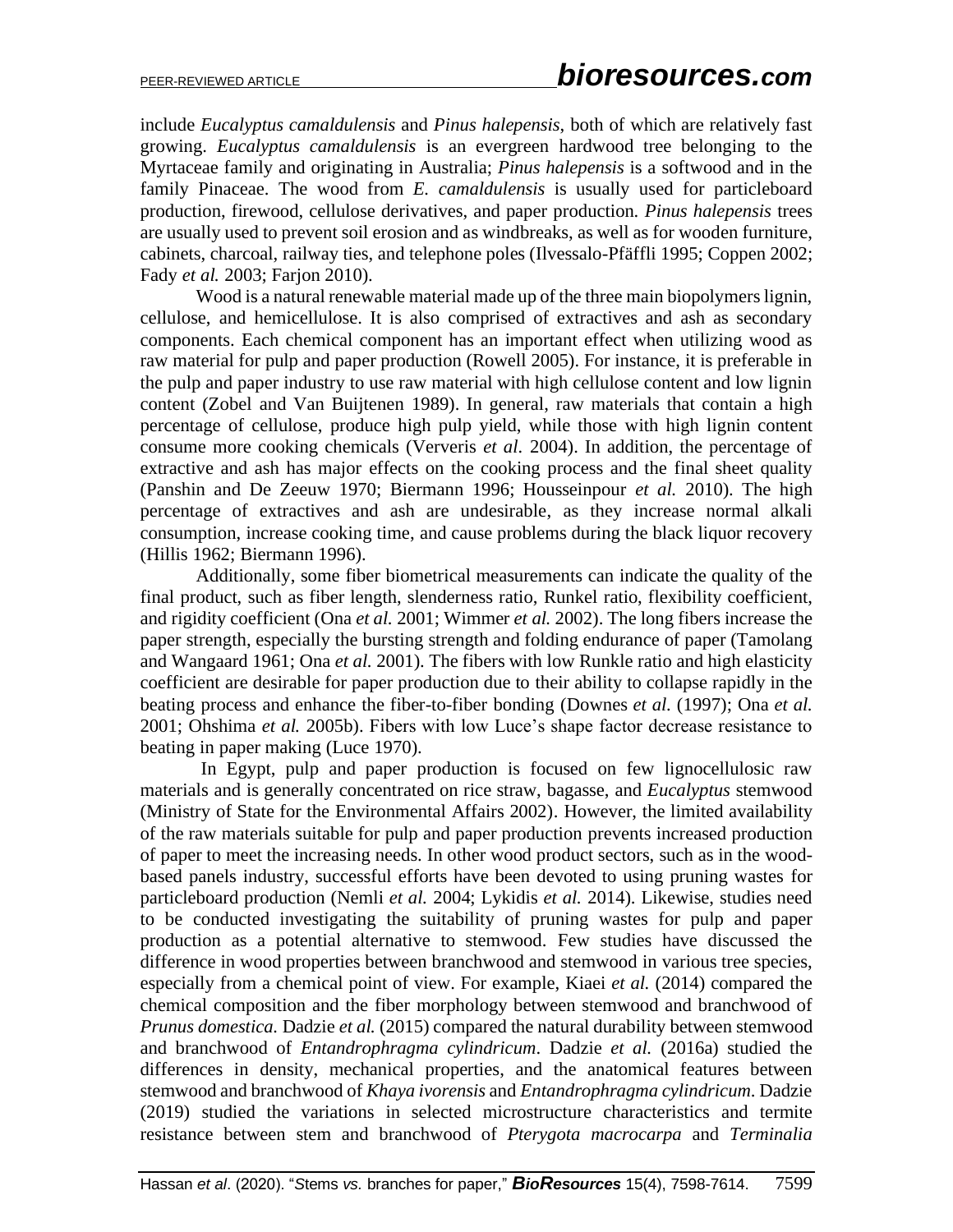*superba*. Very little information exists in the literature about the variation in full chemical constituents and fiber morphology between stem and branchwood of *E. camaldulensis* and *P. halepensis*, especially those grown in arid and semi-arid regions. Therefore, this study examined the suitability of stemwood and branchwood of *Eucalyptus camaldulensis* and *Pinus halepensis* irrigated with treated wastewater for pulp production through measuring their chemical composition and fiber morphological indices.

## **EXPERIMENTAL**

## **Materials**

Two tree species, *Eucalyptus camaldulensis* (nine logs) and *Pinus halepensis* (seven logs) grown in the Egyptian-Chinese friendship plantation forest, Monoufia, Egypt, under a trickle irrigation system with treated wastewater, were used in this study. The age and diameter of *E. camaldulensis* and *P. halepensis* were 18 years old and 15.45 to 18.19 cm, and 20 years old and 18.84 to 26.5 cm, respectively. The branchwood diameter range was between 0.8 and 3 cm and 1.5 and 4.7 cm for *E. camaldulensis* and *P. halepensis*, respectively.

## **Methods**

## *Determination of chemical constituents*

The total extractive content was obtained through the extraction successively in toluene/ ethanol mixture, ethanol, and water using a Soxhlet extractor. The percentage of extractive content was calculated based on the oven-dried weight of samples (ASTM D1105-96 2013). Ash content was determined according to ASTM D1102-84 (2013). The prepared samples were put in a muffle at 600 °C until the elimination of all carbon. The percentage of ash content was calculated based on the moisture-free weight of the samples. The insoluble lignin was determined according to (ASTM D1106-96 2013). The wood powder was placed in a beaker with 15 mL of sulphuric acid (72 %) and let to stand with repeated stirring for 2 h. The mixture was transferred quantitatively into a 1- liter flask with 560 mL water to dilute the concentration to 3%. The solution was boiled for four hours under reflux, then filtered into a crucible and dried. The percentage of lignin was calculated based on the oven-dried weight of the samples. The cellulose content was determined according to Kürschner and Hoffer (1929), using the method outlined by Browning (1967). One gram of extractive-free wood particles (40 to 60 mesh) was refluxed with three successive portions of a mixture of concentrated nitric acid and ethanol in a water bath, and then the residue filtered in crucible G3, washed with hot water, dried, and the cellulose content was determined as a percentage of the oven-dried weight of the wood samples. The hemicellulose content was calculated by subtracting the sum of all the determined chemical constituents, including ash and total extractives from 100. The cellulose/lignin (C/L) ratio was also calculated, as it could be used when comparing the different raw materials used in the paper industry. The high C/L ratio indicates that the raw material contains high cellulose and low lignin.

## *Density and fiber morphological indices*

The wood's basic density was determined using the oven-dried weight of samples and the green volume according to ASTM D2395 (2002) using the following equation,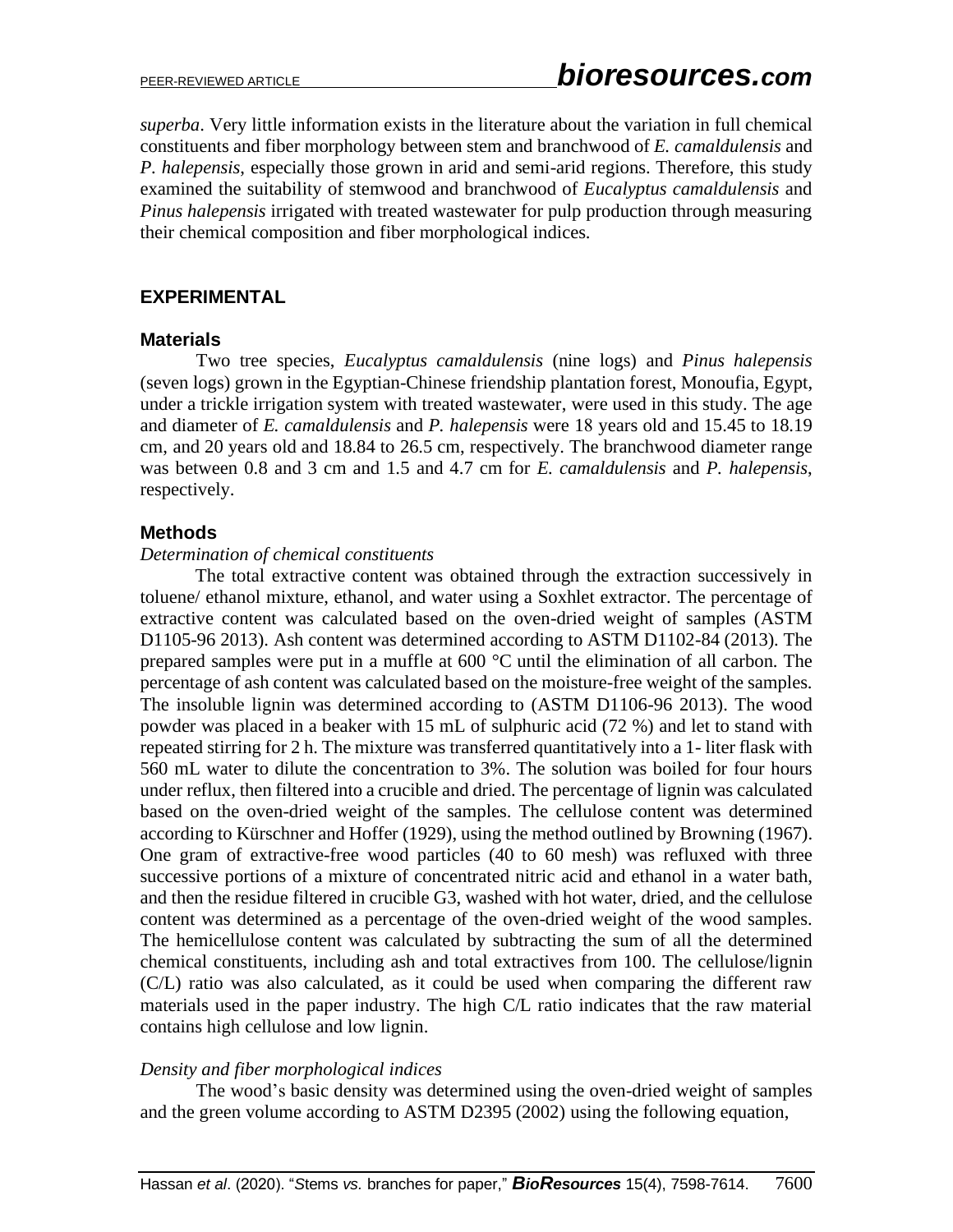$$
BD = W_0 / V_g \tag{1}
$$

where BD is the basic density of wood  $(gm.cm^{-3})$ ,  $W_0$  is the oven-dried weight of the specimen (gm), and  $V_g$  is the green volume (cm<sup>-3</sup>).

Basic density is based on oven-dried mass and green volume, which are invariant and reproducible; thus, it is the best indicator of wood density (Walker 2006).

 Fibers were macerated using Franklin's method through placing wood chips in a mixture of anhydrous acetic acid and hydrogen peroxide (Franklin 1946). The fiber biometrical measurements and their derived characteristics associated with pulp and paper properties were measured according to Wangaard (1962), Rydholm (1965), Luce (1970), and Ona *et al.* (1996),

$$
RR = (2 \times F_{\rm WT}) / F_{\rm L}
$$
 (2)

$$
SR = F_{\rm L} / F_{\rm D} \tag{3}
$$

$$
FC = F_{LD} / F_D \tag{4}
$$

$$
RC = F_{\rm WT} / F_{\rm D} \tag{5}
$$

$$
\text{Muhlsteph ratio} = \frac{(\mathbf{F}_{\mathbf{D}}^2 - \mathbf{F}_{\mathbf{L}}^2)}{\mathbf{F}_{\mathbf{D}}^2} \tag{6}
$$

Luce's shape factor = 
$$
L \frac{(F_D^2 - F_{LD}^2)}{(F_D^2 + F_{LD}^2)}
$$
 (7)

where *RR* is the Runkel ratio, *SR* is the slenderness ratio, *FC* is the flexibility coefficient, *RC* is the rigidity coefficient,  $F<sub>L</sub>$  is the fiber length ( $\mu$ m),  $F<sub>WT</sub>$  is the single wall thickness (μm),  $F_D$  is the fiber diameter (μm), and  $F_{LD}$  is the fiber lumen diameter (μm).

To calculate the percentage increase or decrease of the measured properties between the stemwood and branchwood, the following equation was used,

Percentage (increase or decrease) = 
$$
[(A - B) / A] \times 100
$$
 (8)

where *A* is the stem wood value and *B* is the branchwood value.

#### **Statistical Analysis**

A two-way analysis of variance (ANOVA) general linear model procedure was conducted to analyze the effects of wood species, wood type (stem and branch), and their interaction on the wood chemical constituents and fiber morphological indices. The comparison between means was done employing a Fisher's LSD test at 0.05 significance level. The Pearson correlation was used to describe the relationship between the basic density and the measured fiber morphological indices. The data were analyzed using Minitab statistical software (Minitab LLC., ver. 17.1.0, State College, PA, USA).

## **RESULTS AND DISCUSSION**

#### **Comparison of chemical properties of stem and branch wood**

The average values of the chemical composition of the stemwood and branchwood for *Eucalyptus camaldulensis* and *Pinus halepensis* are presented in Table 1. The two-way analysis of variance showed that the species, wood type (branch and stemwood), and the interaction between them had a significant effect on all the determined chemical constituents at 0.05 level of significance. The Fisher's LSD test showed that there were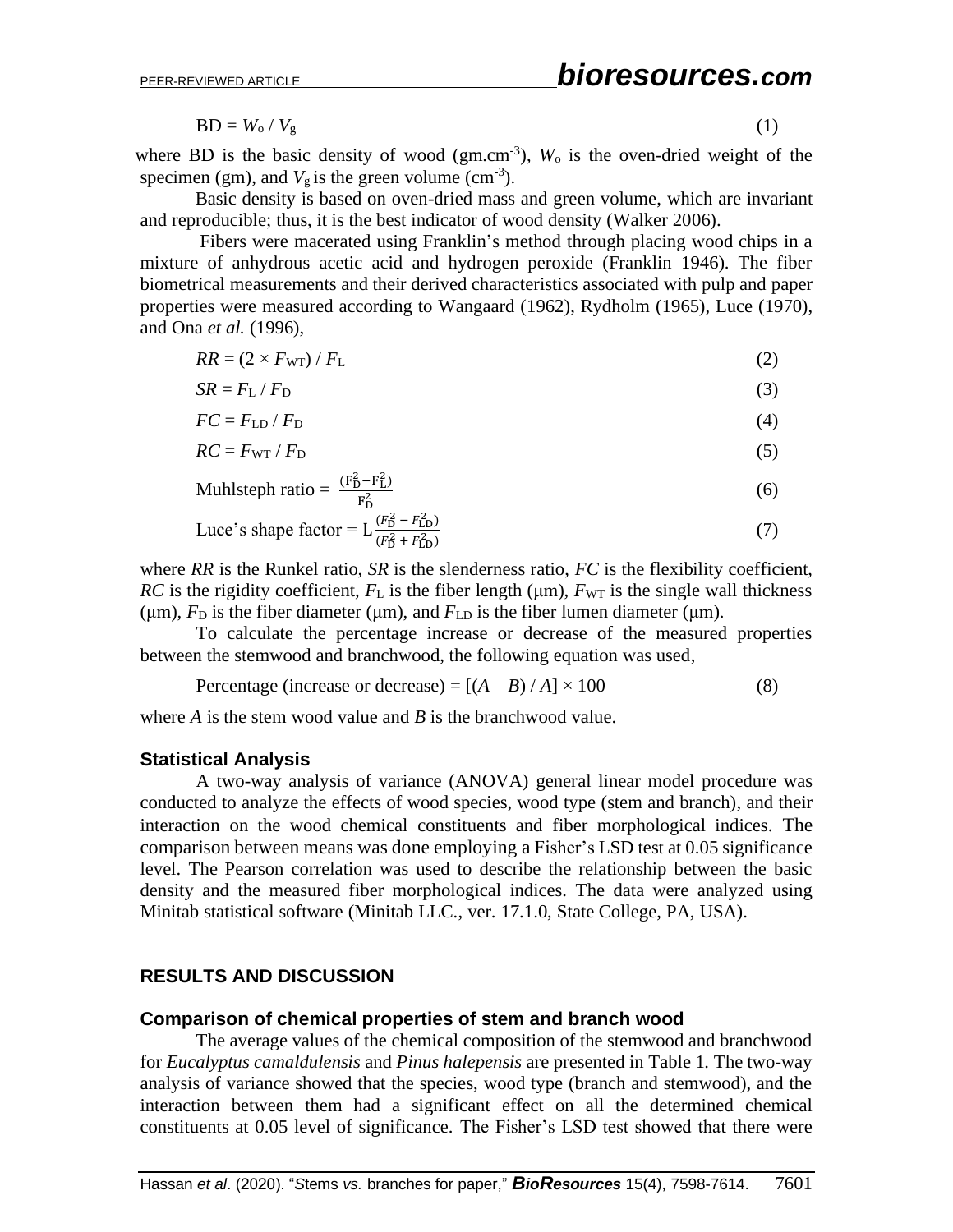significant differences in the chemical components among the stemwood and branchwood of both species at 0.05 significance level, except for those between the ash content in *P. halepensis* stemwood and *E. camaldulensis* stemwood. The cellulose and hemicellulose of the *E. camaldulensis* stemwood were higher by 11.6% and 10.5%, respectively, than their counterparts in branchwood. A similar trend was also observed in *P. halepensis*, where the cellulose and hemicellulose average values were higher in the stemwood than those in the branchwood. The C/L ratio was higher in the stemwood than those in the branchwood for both genera. In contrast, the branchwood showed higher lignin, extractive, and ash contents than those measured in stemwood for both genera.

|                                     | E. camaldulensis |                            |                              |                                 | P. halepensis |                                |                              |                                 |
|-------------------------------------|------------------|----------------------------|------------------------------|---------------------------------|---------------|--------------------------------|------------------------------|---------------------------------|
| Chemical<br>Composition             | N                | Stem<br>Wood               | <b>Branch</b><br>Wood        | Percentage<br><b>Difference</b> | N             | <b>Stem</b><br>Wood            | <b>Branch</b><br>Wood        | Percentage<br><b>Difference</b> |
|                                     |                  | Mean                       | Mean                         |                                 |               | Mean                           | Mean                         |                                 |
| Cellulose (%)                       | 6                | 49.21a<br>(3.06)           | $43.51^{b}$<br>(1.22)        | +11.6%                          | 6             | $45.32$ <sup>c</sup><br>(1.71) | 41.93 <sup>d</sup><br>(1.84) | $+7.5%$                         |
| Hemicellulose<br>$(\%)$             | 6                | 19.33a<br>(0.77)           | 17.31 <sup>b</sup><br>(0.73) | $+10.5%$                        | 6             | 24.27c<br>(1.56)               | 22.82 <sup>d</sup><br>(1.55) | $+6\%$                          |
| Lignin $(%)$                        | 6                | $19.60^{\circ}$<br>(0.82)  | 21.98 <sup>b</sup><br>(0.86) | $-12.1%$                        | 6             | 25.78c<br>(1.32)               | 26.82 <sup>d</sup><br>(1.49) | $-4%$                           |
| C/L Ratio                           | 6                | 2.5 <sup>a</sup><br>(0.2)  | 1.98 <sup>b</sup><br>(0.09)  | $+20.8%$                        | 6             | 1.76 <sup>c</sup><br>(0.1)     | 1.56 <sup>d</sup><br>(0.11)  | $+11.4%$                        |
| <b>Total Extractives</b><br>$(\% )$ | 6                | 11.44 $^{\rm a}$<br>(0.67) | $15.72^{b}$<br>(0.50)        | $-37.4%$                        | 6             | 4.17 <sup>c</sup><br>(0.25)    | 7.41 <sup>d</sup><br>(0.39)  | $-77.7%$                        |
| Ash (%)                             | 6                | $0.42^{\rm a}$<br>(0.05)   | $1.48^{b}$<br>(0.10)         | $-252.4%$                       | 6             | 0.46 <sup>a</sup><br>(0.02)    | 1.02 <sup>c</sup><br>(0.10)  | $-121.7%$                       |

# **Table 1.** Chemical Composition of Stemwood and Branchwood for *E. camaldulensis* and *P. halepensis*

Note: Means with the different letter in the same row were significantly different from each other at 0.05 significance level; values in parentheses were standard deviation; positive and negative signs indicate an increase and decrease from the stemwood values, respectively; C/L is cellulose to lignin ratio

Generally, a high percentage of cellulose in raw materials indicated a higher pulp yield. The acceptable α-cellulose content in the lignocellulosic raw materials for pulp production was greater than 40% (Ververis *et al.* 2004; Kiaei *et al.* 2014). Accordingly, both raw materials in this study, including the branchwood, had higher cellulose content than 40%, which predicts good pulp yield and high tensile strength for the produced paper (Madakadze *et al.* 1999). It is worth mentioning that a high percentage of hemicellulose retained in the pulp after the cooking process improves the swelling characteristics of pulp and paper, strength characteristics, and reduces the energy consumed during beating (Biermann 1996; Wang *et al.* 2014). Table l reveals the range of the stemwood and branchwood hemicellulose values, which predict that produced paper would have acceptable strength properties. Generally, lignin is an undesirable polymer, and its removal during pulping requires high amounts of energy and chemicals (Cao *et al.* 2014). In addition, higher lignin percentages in raw materials reduce the chemical pulp yield and the fiber strength (Gülsoy and Şimşir 2018). Notably, the results revealed that the branches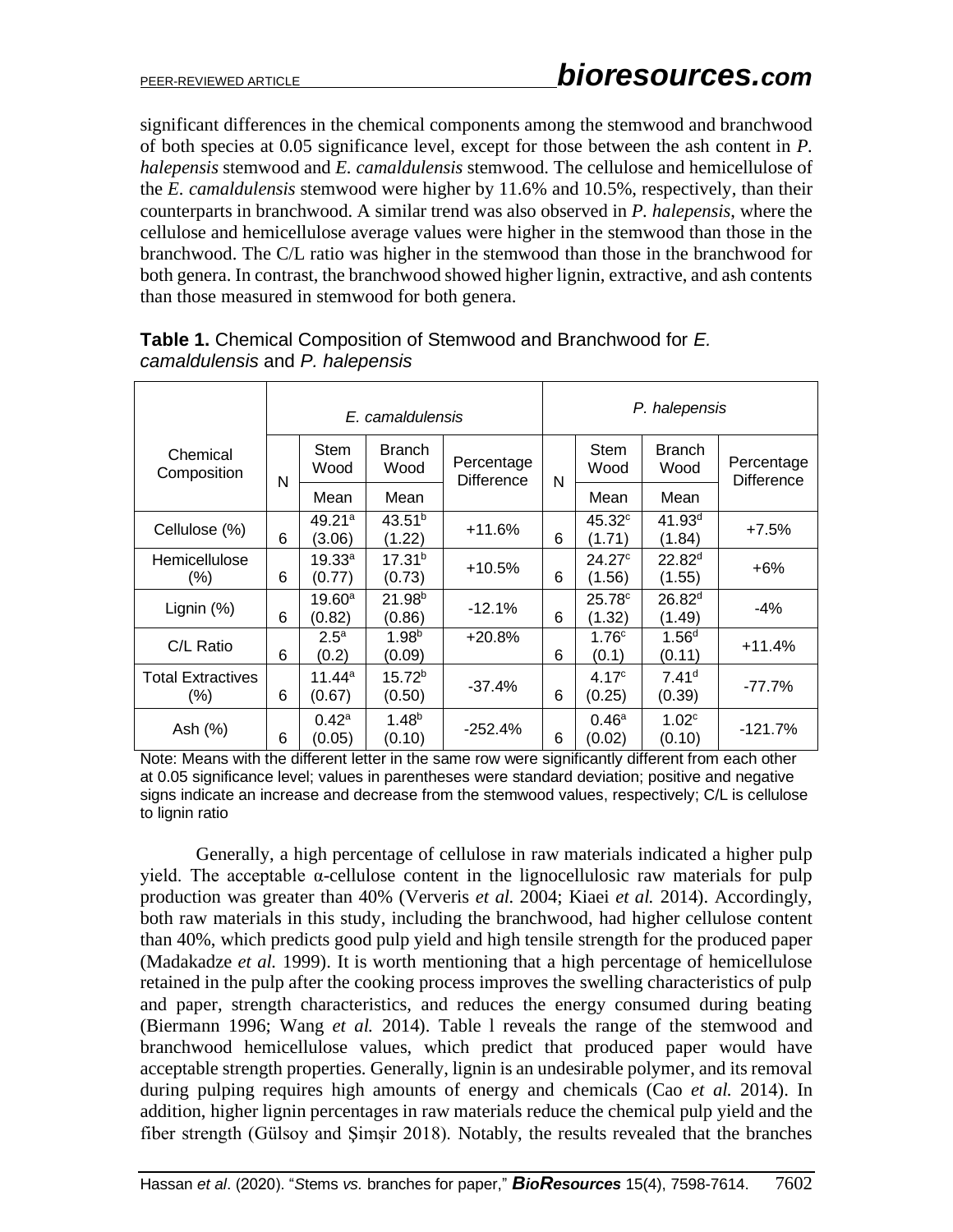from both species had higher lignin contents compared with the stemwood. Therefore, additional pulping time, higher temperature, and chemical charge may be required for branchwood than for stemwood to reach the suitable cooking condition. However, the recommended percentage of acid-insoluble lignin for common pulp raw materials is below 30% (Ververis *et al.* 2004). The stemwood and branchwood for both genera were below this percentage, implying that there would be no difficulties during the chemical cooking process. Dutt and Tyagi (2011) reported higher acid insoluble lignin content (33.2%) than the reported value in the current study for *E. camaldulensis* that was aged one-year and grown in India. As previously mentioned, the branchwood's total extractive content was higher than that found in the stemwood. This higher quantity of extractives in raw materials prepared for pulp production can cause many problems such as yield reduction, inhibition of cooking reactions, negative effects on the black liquor recovery, and corrosion of pulping equipment (Hillis 1962). Accordingly, soaking in hot or cold water before the cooking process to remove the extractives may improve the properties of the resulting paper. Hassan *et al.* (2020) studied *E. camaldulensis* and *P. halepensis* trees that were younger (15 to 16 years-old) than those reported in the current study and prepared for particleboard production. They found that the total extractive content were 9.26% and 3.16% for *E. camaldulensis* and *P. halepensis*, respectively, which is lower than the reported values in the current study. The branchwood also had higher ash content than that found in the stemwood. High ash content may affect chemical consumption during cooking, pulp washing, and beating (Biermann 1996).

## **Comparison of Density and Fiber Morphological Indices of Stem and Branch Wood**

Basic density and fiber morphological indices (fiber length, Runkel ratio, coefficient of flexibility, slenderness ratio, Muhlsteph ratio, coefficient of rigidity, and Luce's shape factor) of stemwood and branchwood for the two studied species are presented in Table 2.

Wood density is an important parameter to assess the quality of raw materials for pulping. Wood density influences the fiber morphology and the final paper properties (Rudie 1998). Downes *et al.* (1997) reported that raw materials with basic densities between 400 and 600 kg.m<sup>-3</sup> were more preferable for paper manufacturing. Using lowdensity woods increases the tensile and bursting strength of the produced paper (Yahya *et al.* 2010). It is obvious that the branchwood basic density was significantly higher than that of stemwood at the 0.05 significance level for both species. The mean values of the stemwood and branchwood were 0.66 and 0.63 g.cm<sup>-3</sup> for *E. camaldulensis* and 0.57 and 0.55 g.cm-3 for *P. halepensis*, respectively. These results agreed with a study conducted by Gurau *et al.* (2008) on maple wood, which found that the density of the stemwood and branchwood was 0.62 and 0.7 g.cm<sup>-3</sup>, respectively. Okai *et al.* (2004) found that the density of branch and stemwood were 0.459 and 0.433 g.cm-3 , respectively, for *Terminalia ivorensis* wood. Similar properties were found in *Aningeria robusta* wood, with mean values of stemwood and branchwood of 0.50 and 0.56 g.cm<sup>-3</sup>, respectively. In another study conducted by Dadzie *et al.* (2016b) that compared the density of stemwood and branchwood of two wood species grown in Ghana, it was found that *Terminalia superba* branchwood density values (643 kg.m<sup>-3</sup>) were higher than for stemwood (557 kg.m<sup>-3</sup>), while the density of *Pterygota macrocarpa* branchwood (647 kg.m<sup>-3</sup>) was slightly lower than that of stemwood  $(656 \text{ kg.m}^3)$ .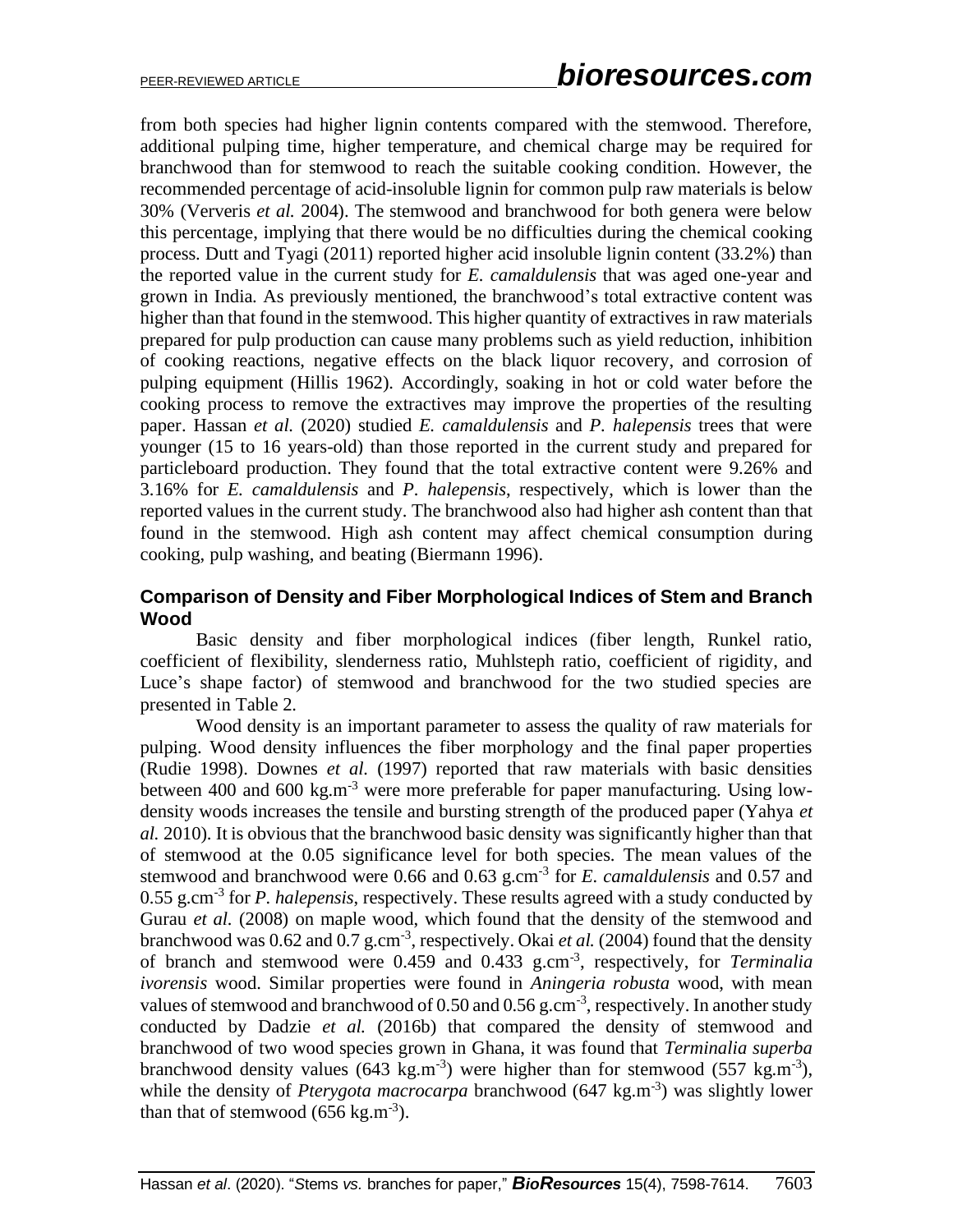| Fiber           | E. camaldulensis |                   |                   |                   | P. halepensis |                   |                   |                   |
|-----------------|------------------|-------------------|-------------------|-------------------|---------------|-------------------|-------------------|-------------------|
| Morphological   |                  | <b>Stem</b>       | <b>Branch</b>     |                   |               | <b>Stem</b>       | <b>Branch</b>     |                   |
| Indices         | N                | Wood              | Wood              | Percentage        | N             | Wood              | Wood              | Percentage        |
|                 |                  | Mean              | Mean              | <b>Difference</b> |               | Mean              | Mean              | <b>Difference</b> |
| Basic density   |                  | 0.63 <sup>a</sup> | 0.66 <sup>b</sup> |                   |               | 0.55c             | 0.57 <sup>d</sup> |                   |
| $(g.cm^{-3})$   | 21               | (0.02)            | (0.05)            | $-4.8%$           | 21            | (0.03)            | (0.07)            | $-3.6%$           |
|                 |                  |                   |                   |                   |               |                   |                   |                   |
| Fiber length    |                  | 0.86 <sup>a</sup> | 0.70 <sup>b</sup> |                   |               | 2.81 <sup>c</sup> | 2.19 <sup>d</sup> |                   |
| (mm)            | 80               | (0.16)            | (0.07)            | +18.6%            | 401           | (0.58)            | (0.61)            | $+22.1%$          |
|                 |                  | 1.64 <sup>a</sup> | 0.96 <sup>b</sup> |                   |               | 0.33c             | 0.25 <sup>d</sup> |                   |
|                 |                  |                   |                   |                   |               |                   |                   |                   |
| <b>RR</b>       | 80               | (0.2)             | (0.1)             | +41.5%            | 401           | (0.03)            | (0.01)            | $+24.2%$          |
|                 |                  | 0.43 <sup>a</sup> | $0.54^{b}$        |                   |               | 0.74c             | 0.79 <sup>d</sup> |                   |
| <b>FC</b>       | 80               | (0.01)            | (0.02)            | $-25.6%$          | 401           | (0.02)            | (0.08)            | $-6.8%$           |
|                 |                  | 47.6 <sup>a</sup> | $50.5^{b}$        |                   |               | 78.9 <sup>c</sup> | 72.7 <sup>d</sup> |                   |
| <b>SR</b>       | 80               | (13.3)            | (11.2)            | $-6.1%$           | 401           | (10.4)            | (13.1)            | $+7.9%$           |
| <b>RC</b>       |                  | 0.29 <sup>a</sup> | 0.23 <sup>b</sup> |                   |               | 0.12 <sup>c</sup> | 0.01 <sup>d</sup> |                   |
|                 | 80               | (0.07)            | (0.07)            | +20.7%            | 401           | (0.01)            | (0.001)           | $+91.7%$          |
| Muhlsteph ratio |                  | 80.0 <sup>a</sup> | $68.6^{b}$        |                   |               | 44.8 <sup>c</sup> | 36.7 <sup>d</sup> |                   |
| (%)             | 80               | (8.5)             | (5.4)             | +14.3%            | 401           | (5.2)             | (3.1)             | $+18.1%$          |
| Luce's shape    |                  | 0.68 <sup>a</sup> | 0.54 <sup>b</sup> |                   |               | 0.30 <sup>c</sup> | 0.23 <sup>d</sup> |                   |
| factor          | 80               | (0.14)            | (0.13)            | +20.6%            | 401           | (0.12)            | (0.11)            | $+23.3%$          |

**Table 2.** Basic Density and Fiber Morphological Indices of Stem and Branchwood for *E. camaldulensis* and *P. halepensis*

Note: Means with the different letter in the same row were significantly different from each other at 0.05 significance level; values in parentheses are standard deviations; positive and negative signs indicate an increase and decrease from the stemwood values, respectively; *RR* is Runkel ratio, *FC* is flexibility coefficient, *SR* is slenderness ratio, and *RC* is rigidity coefficient.

In a study performed by Zhao *et al.* (2018) on *Populus ussuriensis*, it was found that the stemwood density was higher than that of branchwood. In general, the majority of the previous studies and the present study indicated that the density of branchwood is generally higher than that of stemwood, which may be attributed to the slower growth rate of the branches and the presence of reaction wood compared with the stemwood (Tsoumis 1991). Timell (1986) reported that the formation of compression wood is normal in branches compared with stemwood due to the increasing weight during branch growth. Moreover, the high extractive content may contribute to the high density of branches. It is worth mentioning that the high density of *E. camaldulensis* is not desirable for the chemical pulp and paper industry. Therefore, to improve its properties in pulp or paper utilizations, this species may be mixed with lower density raw materials such as *P. halepensis* wood.

Fiber morphological indices—such as fiber length, width, and wall thickness— and their derived values are some of the most important parameters used to determine the wood's suitability as a raw material in the cellulosic pulp and paper industry (Ilvessalo-Pfäffli 1995; Wimmer *et al.* 2002). Several studies have used these parameters to predict the mechanical strength properties of paper (Wimmer *et al.* 2002). The two-way analysis of variance showed that the species, wood type (branch and stemwood), and the interaction between them had a significant effect on all the measured fiber morphological indices at the 0.05 level of significance. Fisher's LSD test showed that there were significant differences in the fiber morphological indices among the stemwood and branchwood of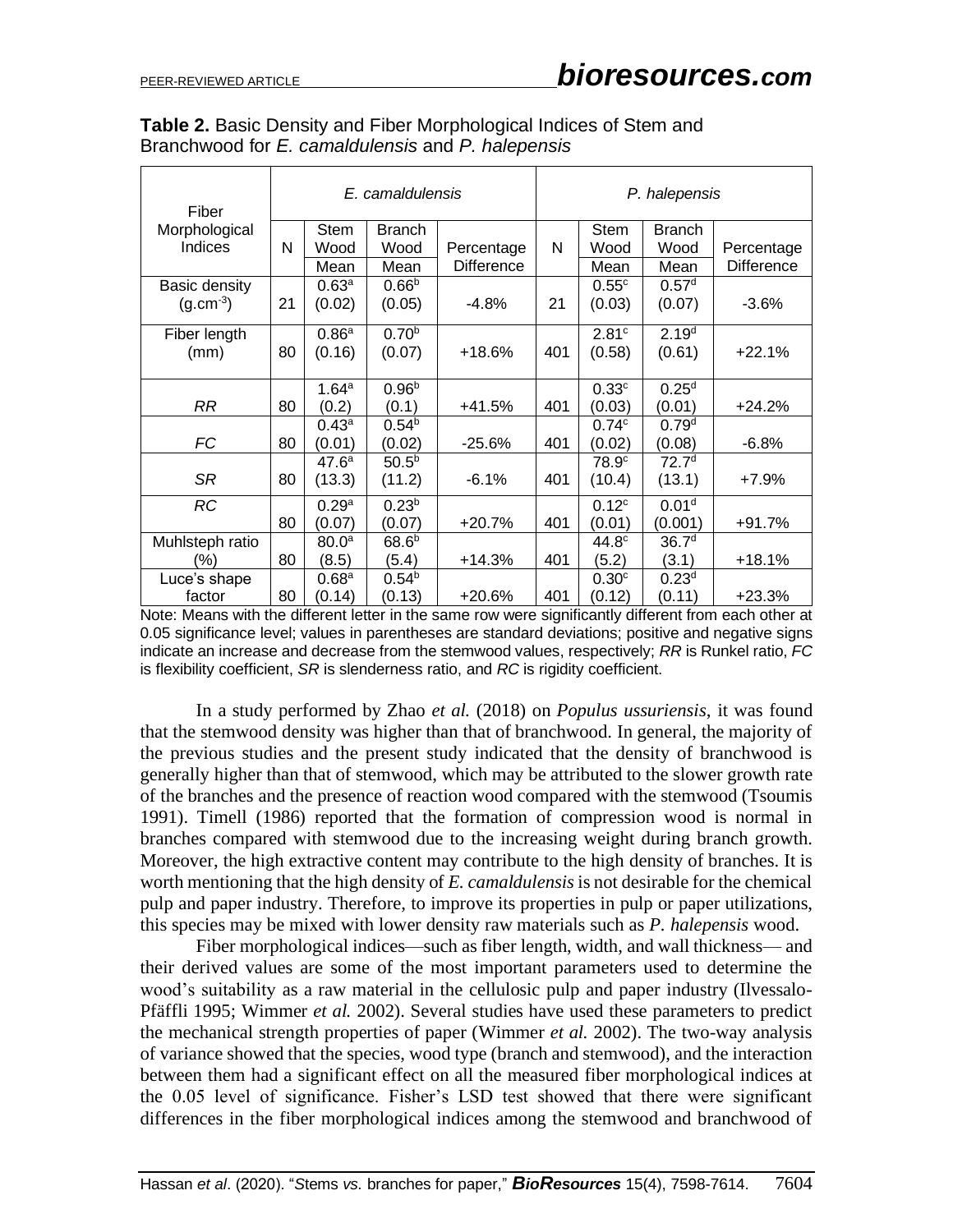both species at the 0.05 significance level. Generally, from the data presented in Table 2, for *E. camaldulensis*, the fiber length, *RR*, *RC*, Muhlsteph ratio, and Luce's shape factor of the stemwood were higher by 18.6%, 41.5%, 20.7%, 14.3%, and 20.6% than their counterparts in branchwood, respectively. While the *FC* and *SR* of stemwood were lower by 25.6% and 6.1% than those measured in branchwood. For *P. halepensis*, the fiber length, *RR*, *SR*, *RC*, Muhlsteph ratio, and Luce's shape factor of the stemwood were higher than their counterparts in branchwood, while the *FC* was lower in stemwood than in branchwood. Fiber length is the most important indicator for the suitability of raw materials in the pulp and paper industry, as longer lengths are preferred. It is also directly proportional to the paper strength (Zobel and Van Buijtenen 1989).

It is clear from Table 2 that the average fiber length ranged from 0.70 mm (*E. camaldulensis* branchwood) to 2.81 mm (*P. halepensis* stemwood). Both the stemwood and branchwood fiber lengths for *E. camaldulensis* were short according to the classification of Metcalfe and Chalk (1979) that indicates that fiber lengths less than 0.9 mm are described as short and those above 1.6 mm are long fibers. In the current study, the fiber length value for *P. halepensis* branchwood was longer than the stemwood and branchwood values of *E. camaldulensis*. Haddad *et al.* (2009) reported a lower fiber length value (1.63 mm) than the reported value in the current study for *P. halepensis*. Ilvessalo-Pfäffli (1995) reported an average fiber length of 2.6 mm for *P. halepensis*. It is noteworthy to mention that some grades of printing and writing papers need both short and long fibers together to yield good printability and strength (Sadiku and Abdukareem 2019). The fiber length value reported herein for *E. camaldulensis* was higher than that measured for the same species grown in Sudan (0.76 mm) (Gamal and Abdelgadir 2015). The fiber length measured for *Eucalyptus globulus* stump wood at six different sites ranged from 0.812 to 1.121 mm (Gominho *et al.* 2014). The fiber length's average value reported for *P. nigra* juvenile wood was 1.12 mm.

Based on the results of the current study, the average Runkel ratio (*RR*) ranged from 0.25 (*P. halepensis* branchwood) to 1.64 (*E. camaldulensis* stemwood). The *RR* values recorded for *E. camaldulensis* in previous studies were 0.425 (Ona *et al.* 2001), 0.50 (Ohshima *et al.* 2005b), and 1.1 (Dutt and Tyagi 2011). The previously recorded values in the literature are lower than the reported values in the present study. Gominho *et al.* (2014) reported that the average *RR* measured for *E. globulus* stump wood was  $1.4 \pm 0.3$ . In comparison with another pine species, the *RR* was 0.66 for *Pinus radiata* (Bektaş 2018), 0.41 for *Pinus ponderosa* (Farsi and Kiaei 2014), and 0.38 for *P. nigra* (Akgul and Tozluoglu 2009). Generally, *RR* lower than 1 is most suitable for producing paper with desirable properties (Kpikpi 1992) as it affects negatively on the fiber-to-fiber bonding and positively on the pulp yield (Biermann 1996; Ohshima *et al.* 2005b). The high values of *RR* indicate that the fibers are less elastic and thick-walled with low bonded areas, and this affects negatively on the fiber-to-fiber bonding (Dutt and Tyagi 2011). The *RR* strongly depends on the cell wall thickness therefore, it has a positive effect on pulp yield (Ona *et al.* 2001; Ohshima *et al.* 2005b). Although some studies indicated that an *RR* above 1 would reduce the paper's mechanical properties (Bektaş *et al.* 1999), Valkomies (1969) mentioned that a fiber's Runkel ratio up to 1.5 would produce paper with satisfactory quality. Thus, the stemwood and branchwood of *P. halepensis* and the branchwood of *E. camaldulensis* were more suitable than *E. camaldulensis* stemwood for pulp and paper production. These results indicate that the *E. camaldulensis* stemwood fibers are less flexible in comparison with the other raw materials studied.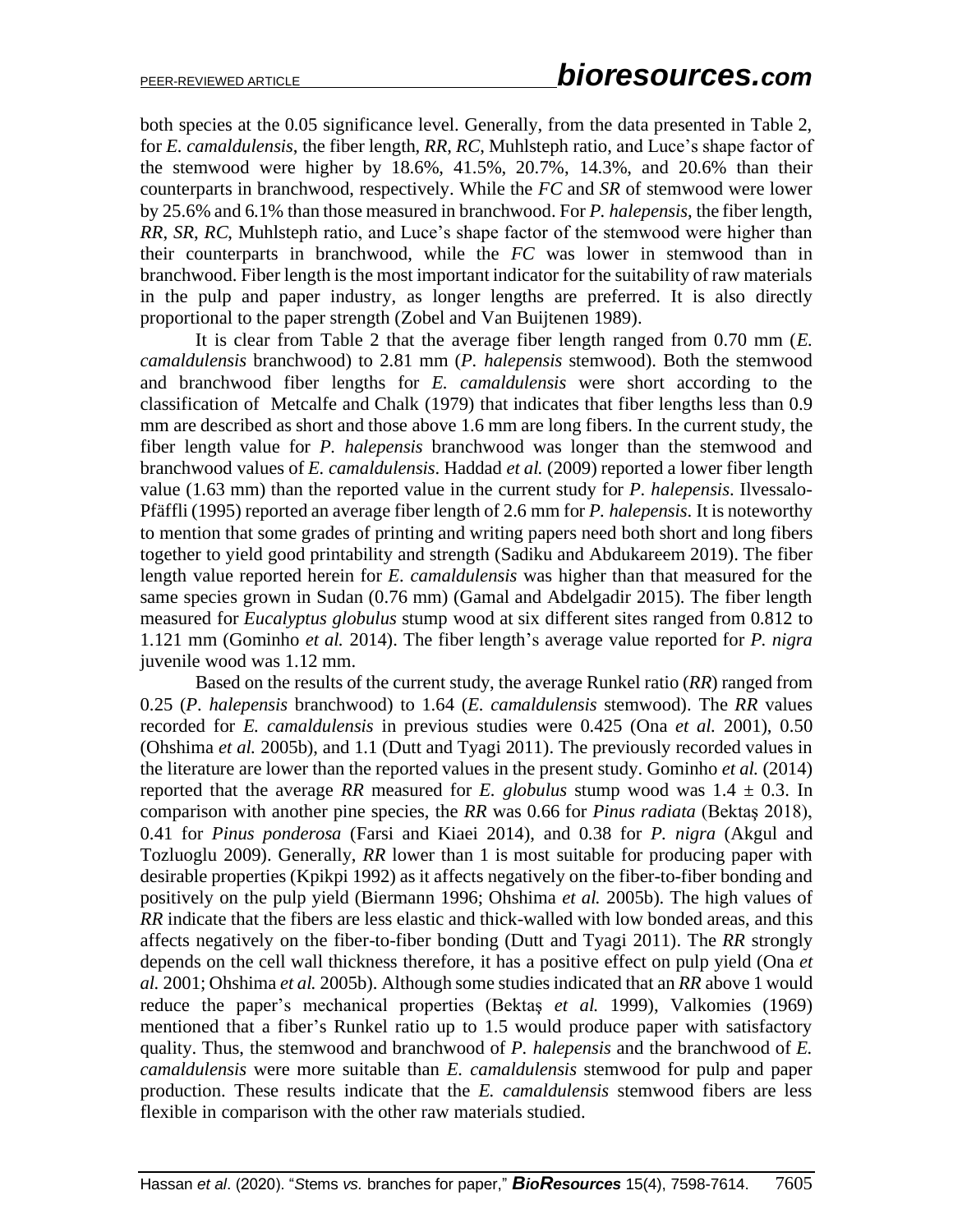The average values of the stemwood and branchwood flexibility coefficient (*FC*) ranged from 0.43 (*E. camaldulensis* stemwood) to 0.79 (*P. halepensis* branchwood). A higher *FC* average value of 0.68 was reported by Ohshima *et al.* (2005a) for *E. camaldulensis* grown in Western Australia. Ona *et al.* (2001) reported a mean value of 0.704 for the same species. Dutt and Tyagi (2011) reported a higher *FC* value (0.48) than the reported value (0.43) in the current study for *E. camaldulensis* aged one year and grown in India. Akgul and Tozluoglu (2009) reported an average *FC* of 0.73 for *Pinus nigra*. Bektaş *et al.* (1999) classified the fibers according to their elasticity into four groups, from high elastic to very rigid fibers. According to this classification, fibers having FC values of  $\langle 30\%, 30-50\%, 50-75\%, \text{ and } \rangle$  70% are described as very rigid, rigid, elastic, and highly elastic, respectively. Accordingly, *P. halepensis* stemwood and *E. camaldulensis* branchwood belong to the elastic fiber group, while *P. halepensis* branchwood and *E. camaldulensis* stemwood belong to the highly elastic and rigid fibers groups, respectively. When the fiber has a high flexibility coefficient value, the resulting paper could have good strength characteristics, particularly good tensile and bursting strength.

The slenderness ratio (*SR*) is also called the relative fiber length or felting power. It is an indirect indicator of the paper tear index and pulp digestibility (Rydholm 1965; Ona *et al.* 2001). The average values ranged between 47.6 (*E. camaldulensis* stemwood) and 78.9 (*P. halepensis* stemwood). Dutt and Tyagi (2011) reported a higher *SR* value (53.33) than the reported value in the current study for *E. camaldulensis* that was aged one-year and grown in India. Akgul and Tozluoglu (2009) reported an average *SR* of 33.62 for *Pinus nigra*. Generally, it is recommended that the *SR* exceeds 33 to produce paper with acceptable properties (Xu *et al.* 2006). The stemwood and branchwood for both species in the current study had higher values than the recommended value; thus, both species including branches can be predicted to produce paper with good mechanical strength properties, mainly tearing strength. The highest rigidity coefficient (*RC*) was 0.29, recorded for *E. camaldulensis* stemwood, while the lowest average value, 0.01, was for *P. halepensis* branchwood. Dutt and Tyagi (2011) reported a higher *RC* value (0.53) than the value reported in the current study for *E. camaldulensis* that was aged one-year and grown in India. Akgul and Tozluoglu (2009) reported an average Muhlsteph ratio of 0.14 for *Pinus nigra*. Generally, Tamolang and Wangaard (1961) reported that, in paper manufacturing, it is generally desirable for the rigidity coefficient to be less than 0.5. In the present study, the mean values for both genera were below this recommended value. The average Muhlsteph ratio ranged from 36.7 (*P. halepensis* branchwood) to 80 (*E. camaldulensis* stemwood). Fibers with a lower Muhlsteph ratio had a thinner cell wall, which is preferred in paper production. Akgul and Tozluoglu (2009) reported a slightly higher Muhlsteph ratio value (47.28) for *Pinus nigra* than that reported in the current study. Luce's shape factor data showed that the branchwood of *P. halepensis* had the lowest value (0.23), while the *E. camaldulensis* stemwood had the highest value (0.68). This fiber morphological factor is important, as it affects the paper sheet density (Ona *et al.* 2001; Ohshima *et al.* 2005b). Moreover, it indicates the resistance of the raw material during the beating process; accordingly, a low value is preferable (Luce 1970). Generally, the results of the current study were within the range obtained for other raw materials suitable for paper production (Ververis *et al.* 2004). Ona *et al.* (2001) reported a lower Luce's shape factor value (0.338) than the present study's reported value for *E. camaldulensis* grown in Western Australia. Gominho *et al.* (2014) reported that the average Luce's shape factor measured for *E. globulus* stump wood was  $0.69 \pm 0.06$ .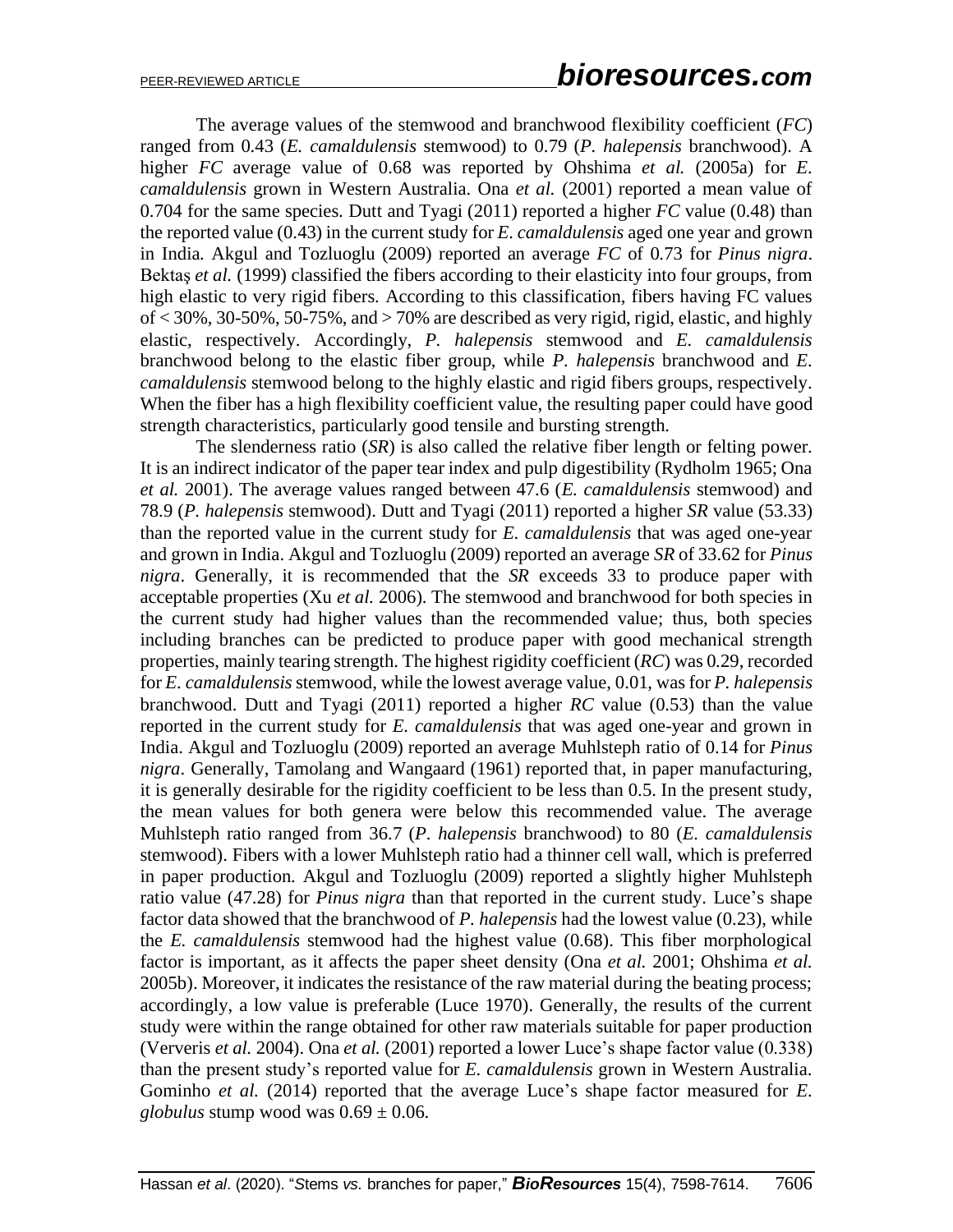It is worth mentioning that removing the bark from the branches may require advanced technology and thus may lead to an increase in the production cost. Moreover, it is expected that the presence of the branches bark may reduce the screened pulp yield and may increase the rejected pulp after the cooking process. Therefore, additional study is needed to investigate whether utilizing the branches including the bark of the two studied species will affect paper characteristics or not.

## **Relationships Among Density and Fiber Morphology of the Two Studied Species**

Correlation coefficients (r) between the basic density and fiber length, fiber lumen diameter, and the fiber wall thickness of stemwood and branchwood are presented in Figs. 1 through 6.



**Fig. 1.** Relationship between the basic density and fiber length for *E. camaldulensis* 



**Fig. 2.** Relationship between the basic density and fiber length for *P. halepensis*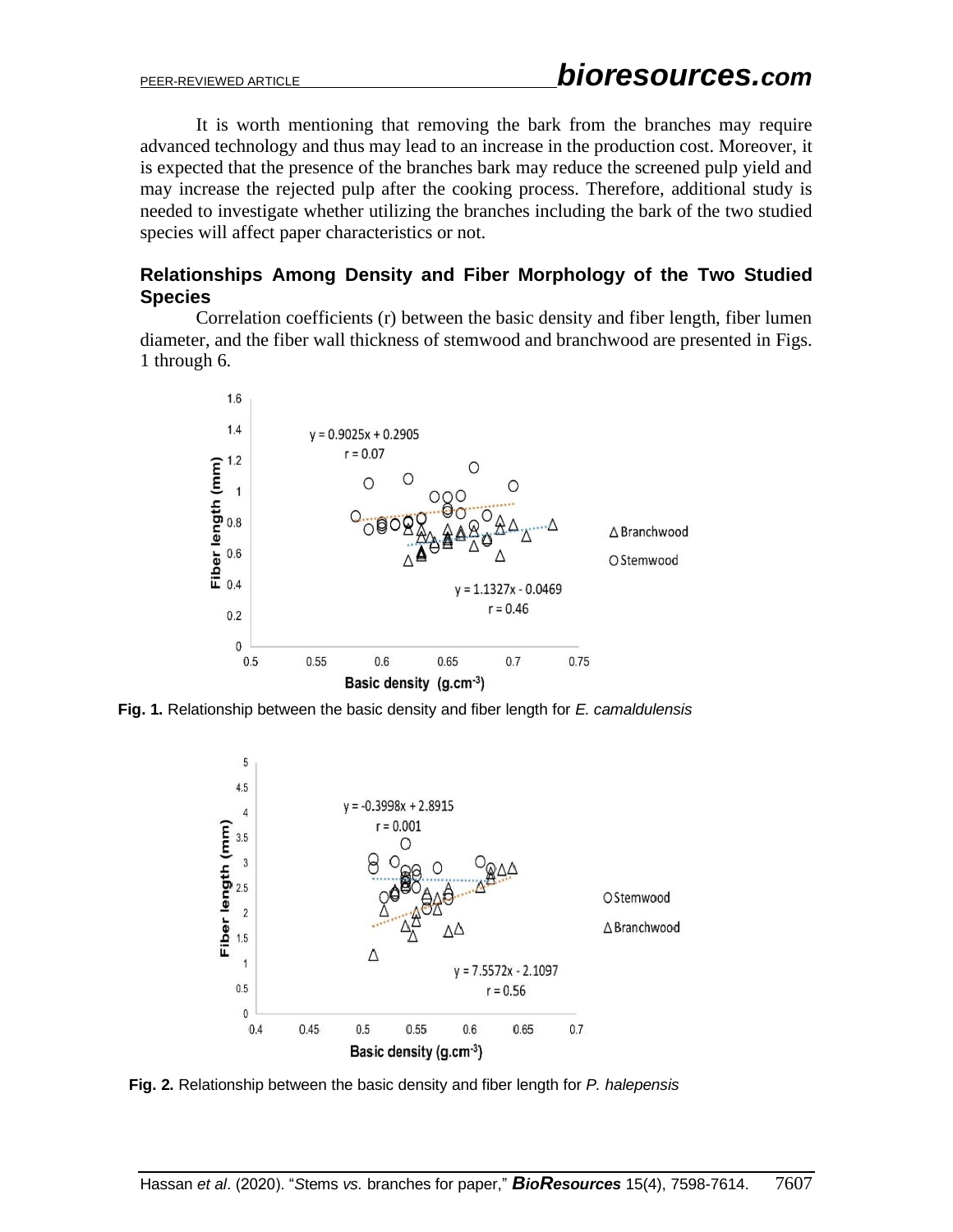

**Fig. 3.** Relationship between the basic density and fiber lumen diameter for *E. camaldulensis*







**Fig. 5.** Relationship between the basic density and wall thickness for *E. camaldulensis*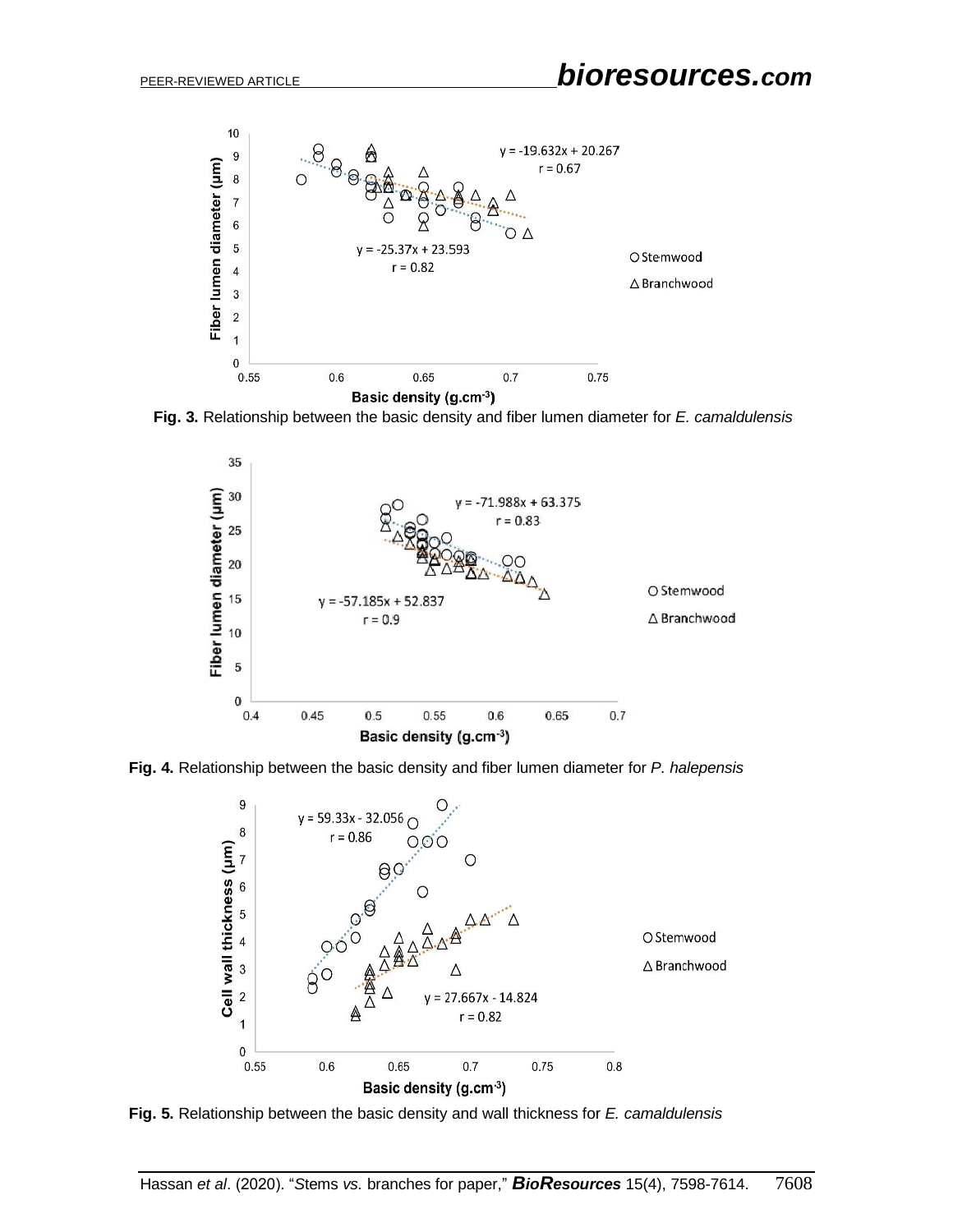

**Fig. 6.** Relationship between the basic density and wall thickness for *P. halepensis*

There was no obvious relationship between the stemwood fiber length and the basic density. However, there was a significant positive relationship between the same variables in branchwood for *E. camaldulensis* ( $r = 0.46$ ) and *P. halepensis* ( $r = 0.56$ ). In contrast to the results of the present study, Wimmer *et al.* (2002) found a negative correlation between wood density and fiber length (*r* = -0.44). Zubizarreta Gerendiain *et al.* (2009) reported a negative correlation between earlywood density and fiber length  $(r = -0.43)$  in Norway spruce grown in Finland. Quilhó *et al.* (2006) reported that there was a significant positive correlation between basic density and fiber length in *Eucalyptus grandis* × *E. urophylla*.

The cell wall thickness of both the stemwood and branchwood were positively and strongly correlated with the basic density for both species, with correlation coefficients (*r*) above 0.7. These results agreed with those of Hidayati *et al.* (2014), who found a significant positive correlation  $(r = 0.54)$  between basic density and wall thickness for 12-year-old teak grown in Indonesia. Xu *et al.* (2006) indicated that there was a positive correlation between double cell wall thickness and basic density for *Eucalyptus grandis*. Moreover, the present study indicated that there were strong negative correlations between the fiber lumen diameter and the basic density of stemwood and branchwood for both species. The correlation coefficient (*r*) ranged from 0.67 (*E. camaldulensis* branchwood) to 0.9 (*P. halepensis* branchwood).

#### **CONCLUSIONS**

The stemwood and branchwood of *E. camaldulensis* and *P. halepensis* were studied for their chemical and fiber morphological indices to provide basic information on the feasibility of using these raw materials for pulp and paper production.

1. Among the tested raw materials, the highest values of cellulose, C/L ratio, Runkel ratio, Rigidity coefficient, Muhlsteph ratio, and Luce's shape factor were observed in *E. camaldulensis* stemwood, whereas, the highest values of basic density, extractives, and ash content were found in the *E. camaldulensis* branchwood. On the other hand, the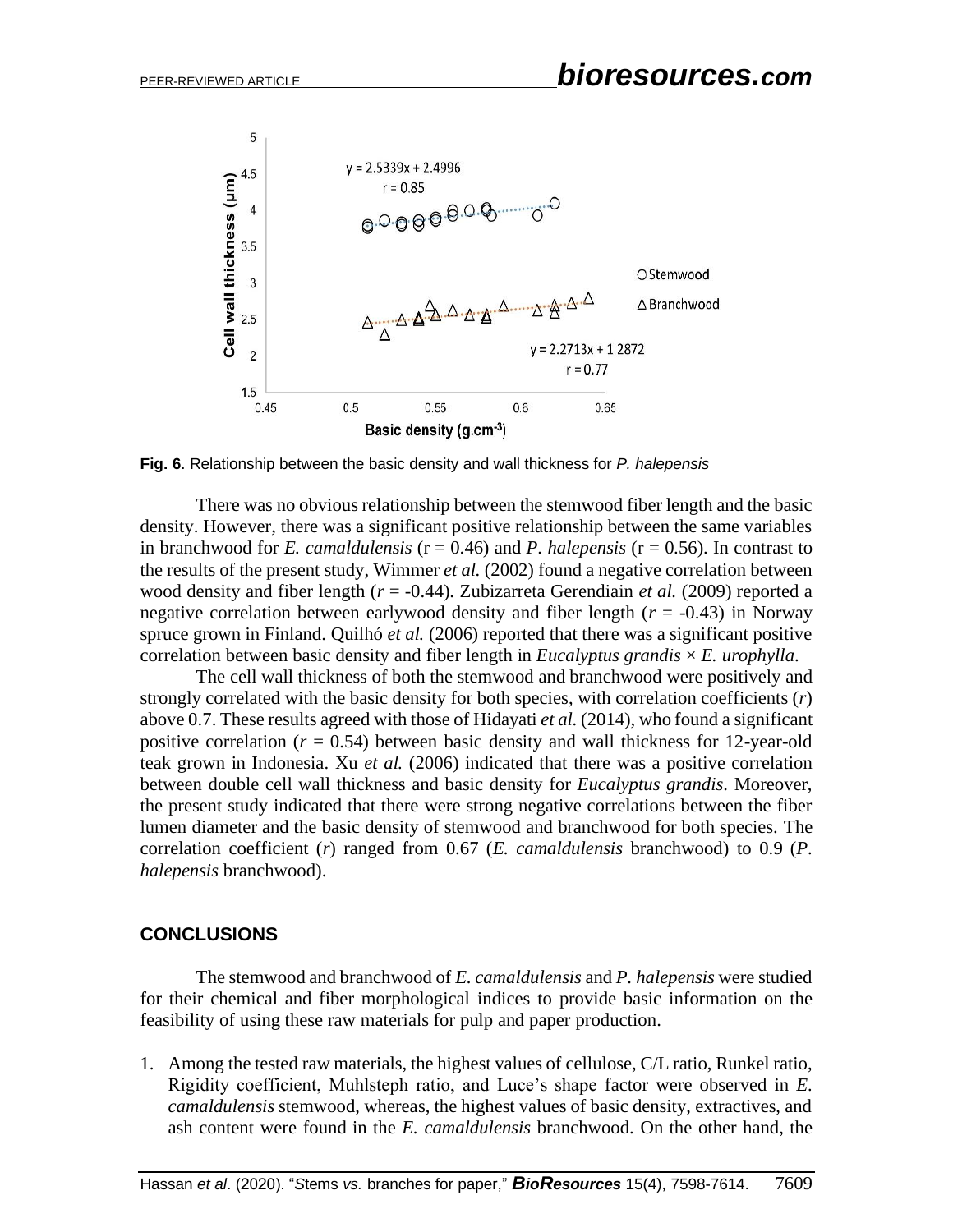highest values of hemicellulose content, slenderness ratio, and fiber length were noticed in *P. halepensis* stemwood, while the *P. halepensis* branchwood had the highest values in lignin and flexibility coefficient.

- 2. Two-way analysis of variance revealed that the species, wood type (branch and stemwood), and the interaction between them affected significantly on the determined chemical constituents and the fiber morphological indices at 0.05 significance level.
- 3. Based on the results of the chemical composition and fiber biometric characteristics, all the studied raw materials—and even the branches—are suitable for pulp and paper production with various characteristics. Based on the present findings, it can be suggested that mixing *P. halepensis* branchwood with *E. Camaldulensis* stem or branchwood could lead to improving the paper quality.
- 4. The results showed that there were significant positive correlations between the basic density and the fiber length in branchwood of both species, while there were independent associations between both variables in the stemwood of both species. Good negative correlations were found between the basic density and the fiber lumen diameter in both stem and branchwood of the two studied species. The correlation coefficient ranged from 0.67 (*E. camaldulensis* branchwood) to 0.9 (*P. halepensis* branchwood). Moreover, strong positive relationships were observed between the basic density and the cell wall thickness in branch and stemwood of both species with correlation coefficients ranged from 0.77 (*P. halepensis* branchwood) to 0.86 (*E. camaldulensis* stemwood) .

# **REFERENCES CITED**

- Akgul, M., and Tozluoglu, A. (2009). "Some chemical and morphological properties of juvenile woods from beech (*Fagus orientalis* L.) and pine (*Pinus nigra* A.) plantations," *Trends in Applied Sciences Research* 4(2), 116-125. DOI: [10.3923/tasr.2009.116.125](https://www.researchgate.net/deref/http%3A%2F%2Fdx.doi.org%2F10.3923%2Ftasr.2009.116.125)
- ASTM D1102-84 (2013). "Standard test method for ash in wood," ASTM International, West Conshohocken, PA, USA.
- ASTM D1105-96 (2013). "Standard test method for preparation of extractive-free wood," ASTM International, West Conshohocken, PA, USA.
- ASTM D1106-96 (2013). "Standard test method for acid-insoluble lignin in wood," ASTM International, West Conshohocken, PA, USA.
- ASTM D2395 (2002). "Standard test methods for density and specific gravity (relative density) of wood and wood-based materials," ASTM International, West Conshohocken, PA, USA.
- Bektaş, I. (2018). "The suitability of radiata pine wood for papermaking," *Pro Ligno* 14(2), 38-44.
- Bektaş, I., Tutuş, A., and Eroğlu, H. (1999). "Türkiye'de doğal olarak yetişen kızılçam *(Pinus brutia* Ten*.)* odunlarının lifmorfolojisinin kağıt yapımına uygunluğunun Araştılıması [A study of the suitability of Calabrian pine (*Pinus brutia* Ten.) for pulp and paper manufacture]," *Turkish Journal of Agriculture and Forestry* 23(3), 589- 598.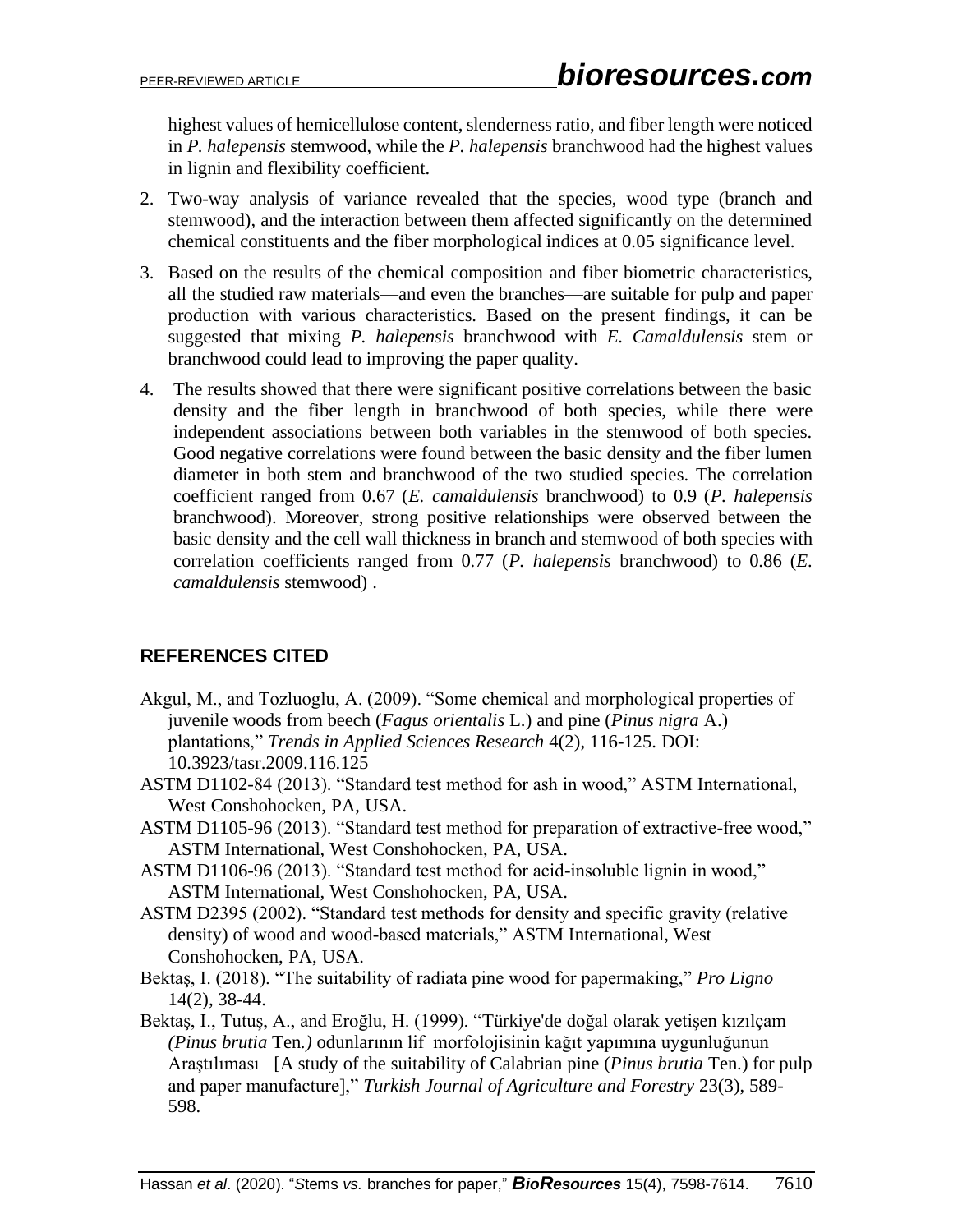- Biermann, C. J. (1996). *Handbook of Pulping and Papermaking*, 2nd Edition, Academic Press, Cambridge, MA, USA. DOI: [10.1016/B978-0-12-097362-0.X5000-6](https://doi.org/10.1016/B978-0-12-097362-0.X5000-6)
- Browning, B. L. (1967). *Methods of Wood Chemistry*, Interscience Publishers, New York, NY, USA.
- Cao, S., Ma, X., Lin, L., Huang, F., and Chen, L. (2014). "Morphological and chemical characterization of green bamboo (*Dendrocalamopsis oldhami* (Munro) Keng f.) for dissolving pulp production," *BioResources* 9(3), 4528-4539. DOI: 10.15376/biores.9.3.4528-4539
- Coppen, J. J. W. (2002). *Eucalyptus: The Genus Eucalyptus*, CRC Press, London, UK. DOI: 10.1201/9780203219430
- Dadzie, P. K. (2019). "Between species and wood type variations in some physical, termite resistivity and microstructural properties of some logging residues of *Pterygota macrocarpa* and *Terminalia superba*," *International Wood Products Journal* 10(4), 149-161. DOI: [10.1080/20426445.2019.1693086](https://doi.org/10.1080/20426445.2019.1693086)
- Dadzie, P. K., Amoah, M., Boampong, E., and Frimpong-Mensah, K. (2015). "Effect of density and moisture content on biological durability of stem and branch wood of *Entandrophragma cylindricum* (sapele)," *Journal of the Indian Academy of Wood Science*, 12(1), 44-53. DOI: 10.1007/s13196-015-0143-5.
- Dadzie, P. K., Amoah, M., Frimpong-Mensah, K., and Oheneba-Kwarteng, F. (2016a). "Some physical, mechanical and anatomical characteristics of stemwood and branchwood of two hardwood species used for structural applications," *Materials and structures*, 49(12), 4947-4958. DOI: [10.1617/s11527-016-0835-3.](https://www.researchgate.net/deref/http%3A%2F%2Fdx.doi.org%2F10.1617%2Fs11527-016-0835-3)
- Dadzie, P. K., Amoah, M., Frimpong-Mensah, K., and Shi, S. Q. (2016b). "Comparison of density and selected microscopic characteristics of stem and branch wood of two commercial trees in Ghana," *Wood Science and Technology* 50, 91-104. DOI: 10.1007/s00226-015-0763-3
- Downes, G. M., Hudson, I. L., Raymond, C. A., Dean, G. H., Michell, A. J., Schimleck, L. R., Evans, R., and Muneri, A. (1997). *Sampling Plantation Eucalypts for Wood and Fibre Properties*, CSIRO Publishing, Clayton, Victoria, Australia. DOI: 10.1071/9780643105287
- Dutt, D., and Tyagi, C. H. (2011). "Comparison of various *Eucalyptus* species for their morphological, chemical, pulp and paper making characteristics," *Indian Journal of Chemical Technology* 18(2), 145-151.
- Fady, B., Semerci, H., and Vendramin, G. G. (2003). *EUFORGEN Technical Guidelines for Genetic Conservation and Use for Aleppo Pine* (*Pinus halepensis*) *and Brutia Pine* (*Pinus brutia*), International Plant Genetic Resources Institute, Rome, Italy.
- Farjon, A. (2010). *A Handbook of the World's Conifers*, Brill, Leiden, Netherlands. DOI: 10.1163/9789047430629
- Farsi, M., and Kiaei, M. (2014). "Wood physical properties and tracheid dimensions of non-native softwoods in Iran," *Cellulose Chemistry and Technology* 48(5-6), 445- 454.
- Food and Agriculture Organization (2020). "FAOSTAT online database," (http://faostat.fao.org), Accessed 3 Oct 2020.
- Franklin, G. L. (1946). "A rapid method of softening wood for microtome sectioning," *Tropical Woods* 88, 35-36.
- Gamal, H. M. S., and Abdelgadir, A. Y. (2015). "Variation in wood fiber characteristics among thirty two hardwood species grown in low-rainfall wood land Savannah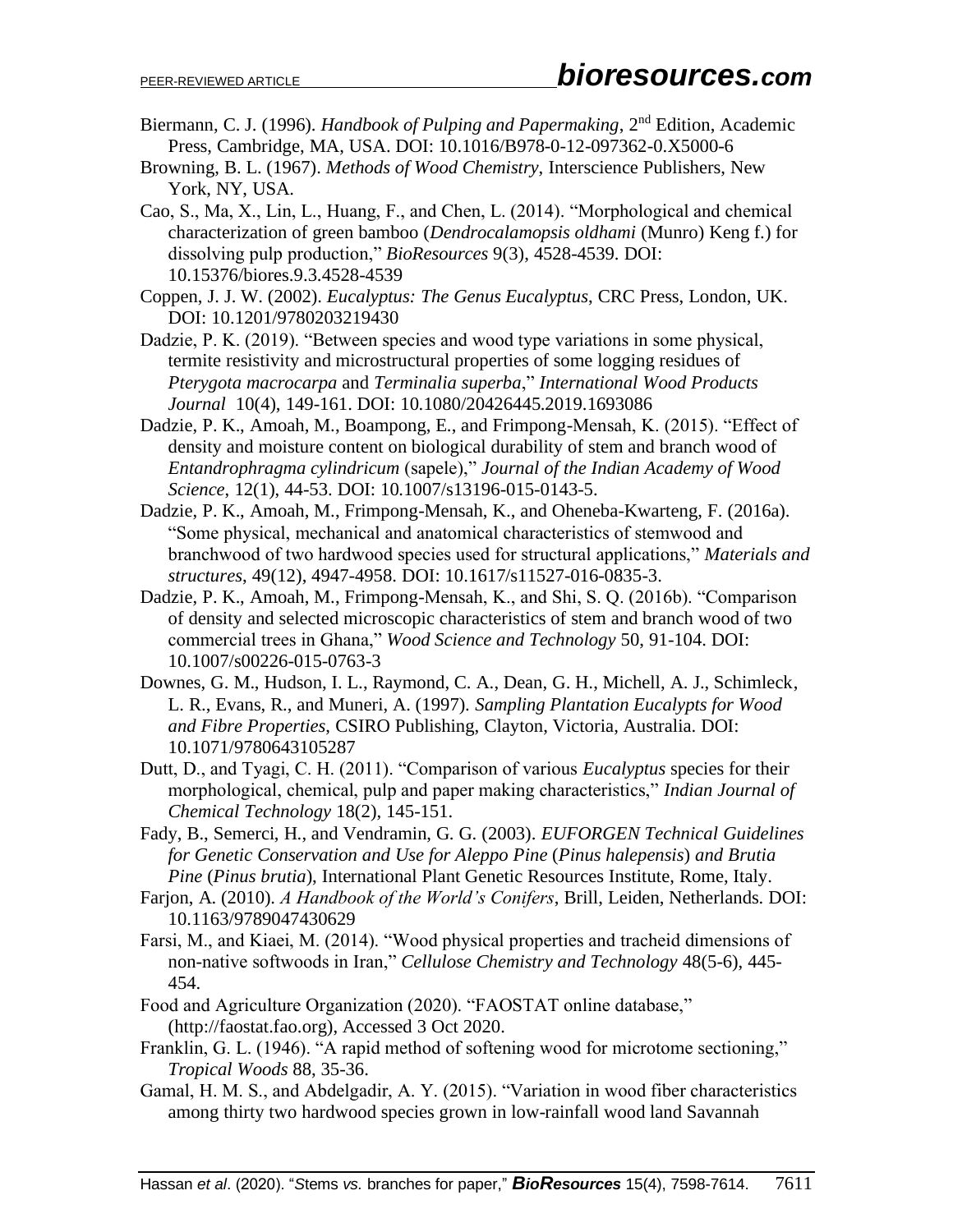(Sudan)," *Research Journal of Agriculture and Environmental Management* 4(2), 69- 77.

- Gominho, J., Lopes, C., Lourenço, A., Simões, R., and Pereira, H. (2014). "*Eucalyptus globulus* stumpwood as a raw material for pulping," *BioResources* 9(3), 4038-4049. DOI: 10.15376/biores.9.3.4038-4049
- Gülsoy, S. K., and Şimşir, S. (2018). "Chemical composition, fiber morphology, and kraft pulping of bracken stalks (*Pteridium aquilinum* (L.) Kuhn)," *Drvna Industrija* 69(1), 23-33. DOI: 10.5552/drind.2018.1725
- Gurau, L., Cionca, M., Mansfield-Williams, H., Sawyer, G., and Zeleniuc, O. (2008). "Comparison of the mechanical properties of branch and stem wood for three species," *Wood and Fiber Science* 40(4), 647-656.
- Haddad, A., Lachenal, D., Marechal, A., Janin, G., and Labiod, M. (2009). "Delignification of Aleppo pine wood (*Pinus halepensis* Mill) by soda-anthraquinone process: Pulp and paper characteristics," *Cellulose Chemistry and Technology* 43(7- 8), 287-294.
- Hassan, K. T. S., and Tippner, J. (2019). "Acoustic properties assessment of neem (*Azadirachta indica* A. Juss.) wood from trees irrigated with secondarily treated wastewater," *BioResources* 14(2), 2919-2930. DOI: 10.15376/biores.14.2.2919-2930
- Hassan, K. T. S., Kherallah, I. E. A., Settawy, A. A. A., and Abdallah, H. M. (2020). "Physical and mechanical properties of particleboard produced from some timber trees irrigated with treated wastewater," *Alexandria Exchange Science Journal* 41(1), 77-83. DOI: 10.0.84.104/asejaiqjsae.2020.77058.
- Hidayati, F., Ishiguri, F., Iizuka, K., Makino, K., Marsoem, S. N., and Yokota, S. (2014). "Among-clone variations of anatomical characteristics and wood properties in *Tectona grandis* planted in Indonesia," *Wood and Fiber Science* 46(3), 385-393.
- Hillis, W. E. (1962). *Wood Extractives and Their Significance to the Pulp and Paper Industries*, Academic Press Cambridge, MA, USA. DOI: 10.1016/C2013-0-12568-8
- Housseinpour, R., Latibari, A. J., Farnood, R., Fatehi, P., and Sepiddehdam, S. J. (2010). "Fiber morphology and chemical composition of rapeseed (*Brassica napus*) stems," *IAWA Journal* 31(4), 457-464. DOI: 10.1163/22941932-90000035
- Ilvessalo-Pfäffli, M. S. (1995). *Fiber Atlas: Identification of Papermaking Fibers*, Springer, Berlin, Germany. DOI: 10.1007/978-3-662-07212-7
- Kiaei, M., Tajik, M., and Vaysi, R. (2014). "Chemical and biometrical properties of plum wood and its application in pulp and paper production," *Maderas. Ciencia y Tecnología* 16(3), 313-322. DOI: 10.4067/s0718-221x2014005000024
- Kpikpi, W. M. (1992). "Rating *Musanga cecropioides* and *Delonix regia* as papermaking hardwoods," *TAPPI Journal* 75(12), 73-75.
- Kürschner, K., and Hoffer, A. (1929). "Ein neues Verfahren zur Bestimmung der Cellulose in Hölzern und Zellstoffen [A new method for the determination of cellulose in wood and pulp]," *Technologie und Chemie der Papier- und Zellstoff-Fabrikation* 26, 125-129.
- Luce, G. E. (1970). "Transverse collapse of wood pulp fibers: fiber models," in: *The Physics and Chemistry of Wood Pulp Fibers, TAPPI STAP Series No.* 8, D. H. Page (ed.), TAPPI, New York, NY, USA. pp. 278-281.
- Lykidis, C., Grigoriou, A., and Barboutis, I. (2014). "Utilisation of wood biomass residues from fruit tree branches, evergreen hardwood shrubs and Greek fir wood as raw materials for particleboard production. Part A. Mechanical properties," *Wood*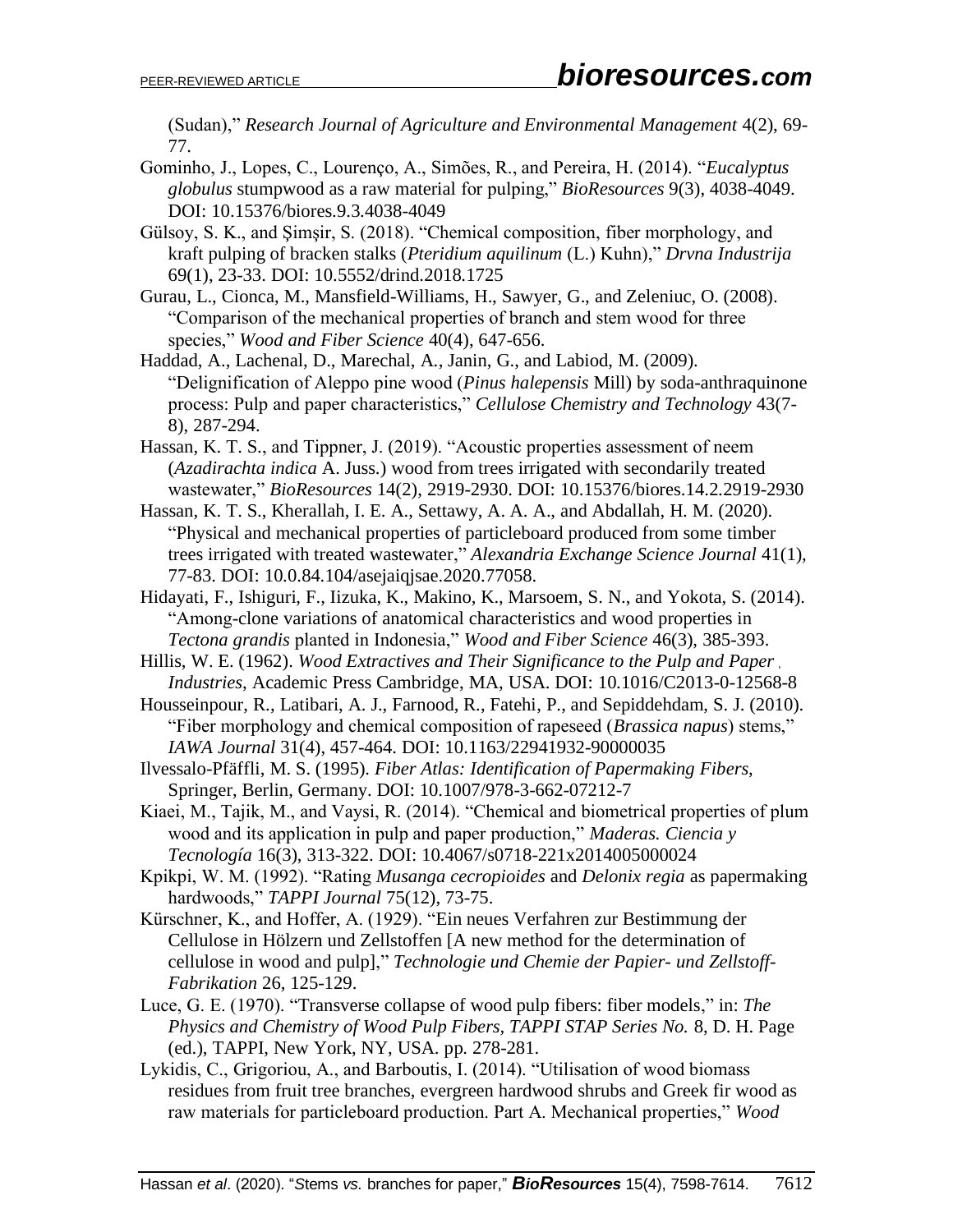*Material Science & Engineering* 9(4), 202-208. DOI: 10.1080/17480272.2013.875589

- Madakadze, I. C., Radiotis, T., Li, J., Goel, K., and Smith, D. L. (1999). "Kraft pulping characteristics and pulp properties of warm season grasses," *Bioresource Technology*, 69(1), 75-85. DOI: 10.1016/S0960-8524(98)00131-X.
- Metcalfe, C. R., and Chalk, L. (1979). *Anatomy of the Dicotyledons*, Volume 1, Clarendon Press, Oxford, UK.
- Ministry of State for the Environmental Affairs (MSEA) (2002). *Inspection Manual Pulp and Paper*, MSEA, Cairo, Egypt.
- Nemli, G., Hiziroglu, S., Usta, M., Serin, Z., Ozdemier, T., and Kalaycioglu, H. (2004). "Effect of residue type and tannin content on properties of particleboard manufacture from black locust," *Forest Products Journal* 54, 36-40.
- Ohshima, J., Yokota, S., Yoshizawa, N., and Ona, T. (2005a). "Representative heights for assessing whole-tree values and the within-tree variations of derived wood properties in *Eucalyptus camaldulensis* and *E. globulus*," *Wood and Fiber Science* 37(1), 51-65. DOI: 10.1007/978-4-431-53963-6\_17
- Ohshima, J., Yokota, S., Yoshizawa, N., and Ona, T. (2005b). "Examination of withintree variations and the heights representing whole-tree values of derived wood properties for quasi-non-destructive breeding of *Eucalyptus camaldulensis* and *Eucalyptus globulus* as quality pulpwood," *Journal of Wood Science* 51(2), 102-111. DOI: 10.1007/s10086-004-0625-3
- Okai, R., Frimpong-Mensah, K., and Yeboah, D. (2004). "Characterization of strength properties of branchwood and stemwood of some tropical hardwood species," *Wood Science and Technology* 38(2), 163-171. DOI: 10.1007/s00226-004-0232-x
- Ona, T., Sonoda, T., Ito, K., Shibata, M., Tamai, Y., Kojima, Y., Ohshima, J., Yokota, S., and Yoshizawa, N. (2001). "Investigation of relationships between cell and pulp properties in *Eucalyptus* by examination of within-tree property variations," *Wood Science and Technology* 35(3), 229-243. DOI: 10.1007/s002260100090
- Panshin, A. J., and De Zeeuw, C. (1970). *Textbook of Wood Technology, Volume 1: Structure, Identification, Uses, and Properties of the Commercial Woods of the United States and Canada*, McGraw-Hill, New York, NY, USA.
- Quilhó, T., Miranda, I., and Pereira, H. (2006). "Within-tree variation in wood fibre biometry and basic density of the urograndis eucalypt hybrid (*Eucalyptus grandis* x *E. urophylla*)," *IAWA Journal* 27(3), 243-254. DOI: 10.1163/22941932-90000152
- Rowell, R. M. (2005). *Handbook of Wood Chemistry and Wood Composite*, Taylor & Francis Group, Boca Raton, FL, USA. DOI: 10.1201/b12487
- Rudie, A. W. (1998). "Wood and how it relates to the paper products," *TAPPI Journal* 81(5), 223-228.
- Rydholm, S. A. (1965). *Pulping Processes*, John Wiley & Sons, New York, NY, USA.
- Sadiku, N. A., and Abdukareem, K. A. (2019). "Fibre morphological variations of some Nigerian guinea savannah timber species," *Maderas. Ciencia y Tecnología* 21(2), 239-248. DOI: 10.4067/s0718-221x2019005000211
- Tamolang, F. N., and Wangaard, F. F. (1961). "Relationship between hardwood fiber characteristics and pulp sheet properties," *TAPPI Journal* 44(3), 201-216.
- Timell, T. E. (1986). *Compression Wood in Gymnosperms*, Volume 3, Springer-Verlag, Berlin, Germany.
- Tsoumis, G. T. (1991). *Science and Technology of Wood: Structure, Properties, Utilization,* Van Nostrand Reinhold, New York, NY, USA.